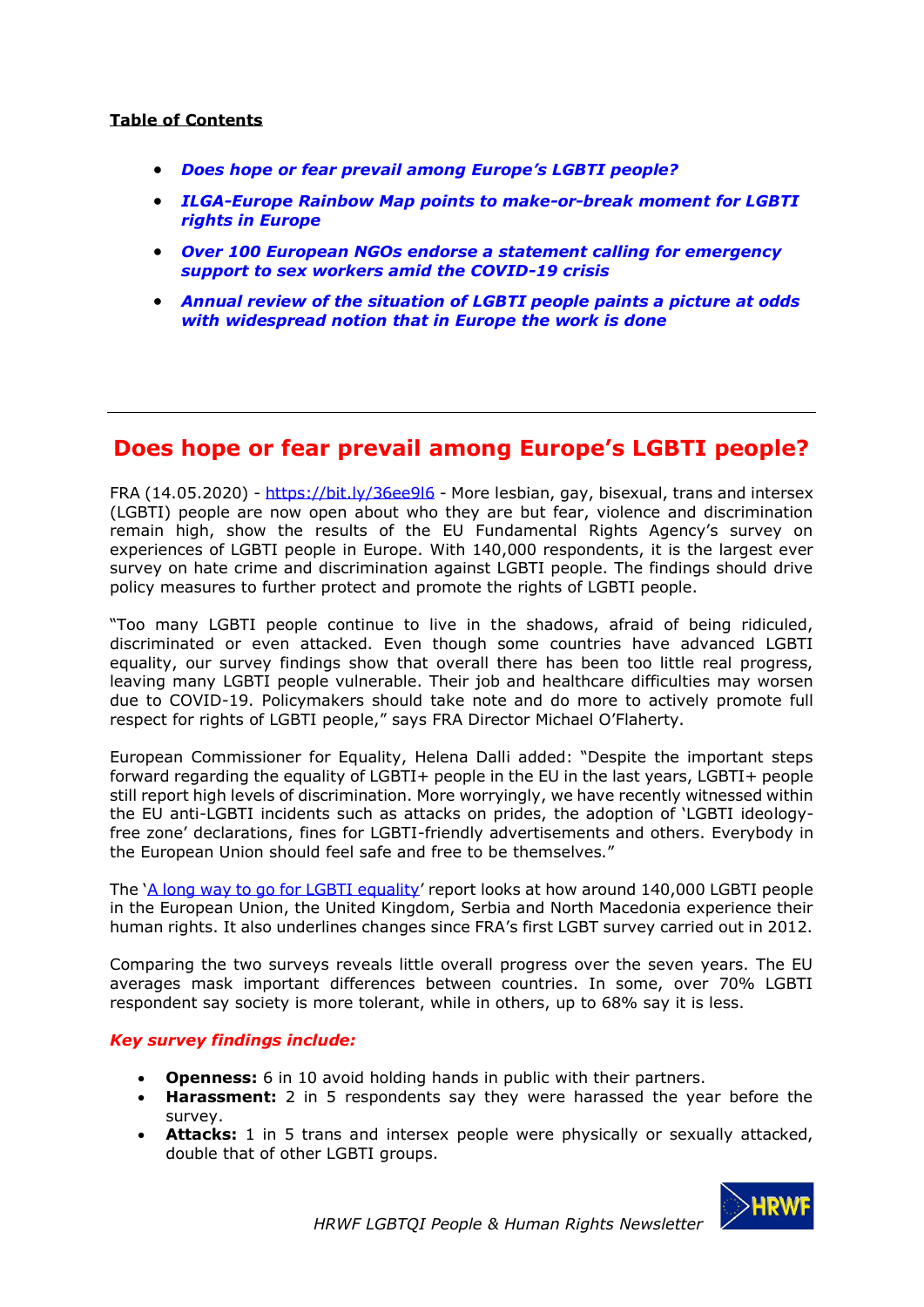- **Discrimination:** 1 in 5 feel discriminated against at work and over 1 in 3 feel discriminated against when going out to eat, drink or being social.
- **Schooling:** 1 in 2 LGBTI students say someone among their peers or teachers supported LGBTI people.
- **Economic situation:** 1 in 3 LGBTI people say they have difficulties to make ends meet. The situation is worse for intersex and trans people (about 1 in 2).

This evidence will support the European Commission's LGBTI Equality Strategy due this year. FRA calls on the EU and its Member States to put in place measures protecting the rights of LGBTI people, including:

- **Hate crime** build a culture of zero tolerance towards violence and harassment of the LGBTI community so that LGBTI people can enjoy their right to move freely and without fear. Invest in training to ensure that police can recognise, record and properly investigate hate crimes against LGBTI people so that victims feel safe to report attacks and are treated equally.
- **Reporting** make it easier for victims to report crimes and discrimination through online reporting tools, community liaison and police training. Adequately resource equality bodies so they can effectively support victims of discrimination.
- **Discrimination** adopt the Equal Treatment Directive to extend protection against discrimination beyond employment. Realise comprehensive national actions plans to promote respect for rights of LGBTI people across all areas of life.
- **Schooling** create safe and supportive environment for young LGBTI people at school. Help schools and teachers to share experiences, counter bullying of LGBTI students and ensure educational materials do not equate being LGBTI with having a disease.
- **Lead by example** everyone can play their part so that equality becomes a reality.

This survey covers the EU 27 Member States, the UK, Serbia and North Macedonia. For the first time, it includes experiences of intersex people and young LGBTI people aged 15 to 17.

Together with the main survey results, FRA publishes an extensive [online data explorer,](https://fra.europa.eu/en/data-and-maps/2020/lgbti-survey-data-explorer) which allows to filter data by country, by survey question and by L, G, B, T or I group.

In [our video](https://www.youtube.com/watch?v=i3LFbyG_Mbg&feature=emb_logo) LGBTI people tell us about their lives - in their own words.

### *More information*

For more information, please see the [press pack](https://fra.europa.eu/en/media/press-packs/eu-lgbti-survey) or contact [media@fra.europa.eu](mailto:media@fra.europa.eu) (link sends e-mail) / Tel.: +43 1 580 30 653

# <span id="page-1-0"></span>**ILGA-Europe Rainbow Map points to make-or-break moment for LGBTI rights in Europe**

#### *In light of the COVID-19 crisis, the annual ILGA-Europe Rainbow Map shows we have come to a pivotal moment for LGBTI people's human rights in the region.*

ILGA-Europe  $(14.05.2020)$  - <https://bit.ly/3g5m4Fx> - Published today, May 14, 2020, the ILGA-Europe [Rainbow Map and Index](https://rainbow-europe.org/) reveals that once-leading countries in Europe are falling behind in their commitments to equality for LGBTI people. Combined with the COVID-19 pandemic, which disproportionately affects the most vulnerable and is being used by some governments as an excuse to advance their agendas to curtail human rights, the Map's findings identify a make-or-break moment for LGBTI equality in Europe.

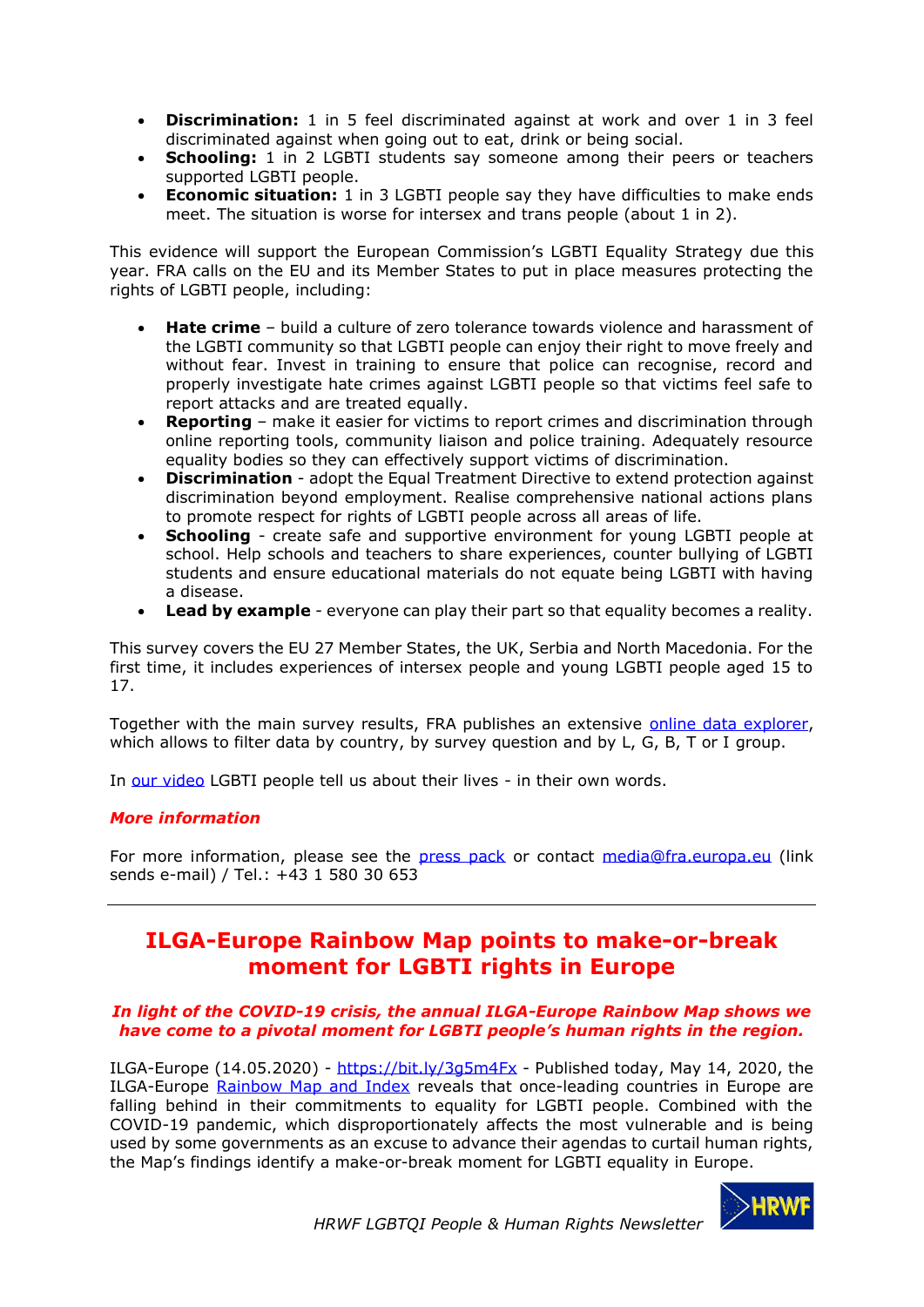### *Key findings of the Rainbow Map 2020 include:*

- There has been no positive change in 49% of countries
- For the second year in a row, countries are moving backwards on the Rainbow Index, as existing protections are disappearing
- Trans rights are where most of the current movement in terms of LGBTI equality is happening, for better or worse.
- Other forward movement, although on a smaller scale, is in the inclusion of equality measures protecting intersex people against discrimination
- Regression is most visible where civil and political rights are eroded: LGBTI human rights defenders increasingly at risk, authorities taking active measures to undermine civil society associations, and attempts to ban public events

According to Executive Director of ILGA-Europe, Evelyne Paradis: "This is a critical time for LGBTI equality in Europe. With each year passing, more and more countries, including champions of LGBTI equality, continue to fall behind in their commitments to equality for LGBTI people, while more governments take active measures to target LGBTI communities. History shows that those who are vulnerable before a crisis only become more vulnerable after a crisis, so we have every reason to worry that political complacency, increased repression and socio-economic hardship will create a perfect storm for many LGBTI people in Europe in the next few years."

"Our call to put high political priority on LGBTI equality has never been more pressing. The results of this year's Rainbow Map show that equality measures are falling through the cracks in several countries, not because of lack of political and public support but because of widespread complacency about the need for LGBTI equality measures. Fewer and fewer decision-makers are picking up the mantle to see important pieces of legislation through and keep political momentum, so processes are stalling or not being followed up. There are reasons to be extremely worried that this situation will spread as political attention is immersed in the economic fall-out of COVID-19."

Amidst overall stagnation and regression, advances continue to be made on trans and intersex rights. Indeed, most of the positive changes reported this year take place in countries which included gender identity and sex characteristics in equality laws (as was the case in Andorra, Belgium, the Netherlands, North Macedonia, and Switzerland) and adopted new legal gender recognition (LGR) legislation which respects the principle of selfdetermination (Iceland) and gives minors access to LGR (Spain). However, in an increasing number of countries, LGR legislative measures are being stalled (Albania, Cyprus, Finland and Sweden), including in the context of a hostile climate on trans rights fuelled by opposition groups, as was the case in the UK. A number of countries are also losing points this year (namely Hungary, Azerbaijan, Serbia, and the UK) because existing administrative and legal procedures that allow for name or gender marker change in official documents for trans people are not effective in practice.

According to Viima Lampinen, Co-chair of the ILGA-Europe Executive Board: "The news that more governments are adopting laws that protect trans, intersex and non-binary people must be read with extreme caution. Targeted attacks on trans rights by opposition groups have been observed in an increasing number of countries across the region, especially transphobic speech fuelled online. The safety and wellbeing of trans communities in Europe remains precarious and only made more fragile by governments' responses to the current pandemic, which is affecting these communities particularly hard. Trans, intersex and non-binary people need governments to stand strong as vocal allies, taking all necessary steps to secure their rights in law and in practice, and taking their needs into consideration in their COVID-19 responses."

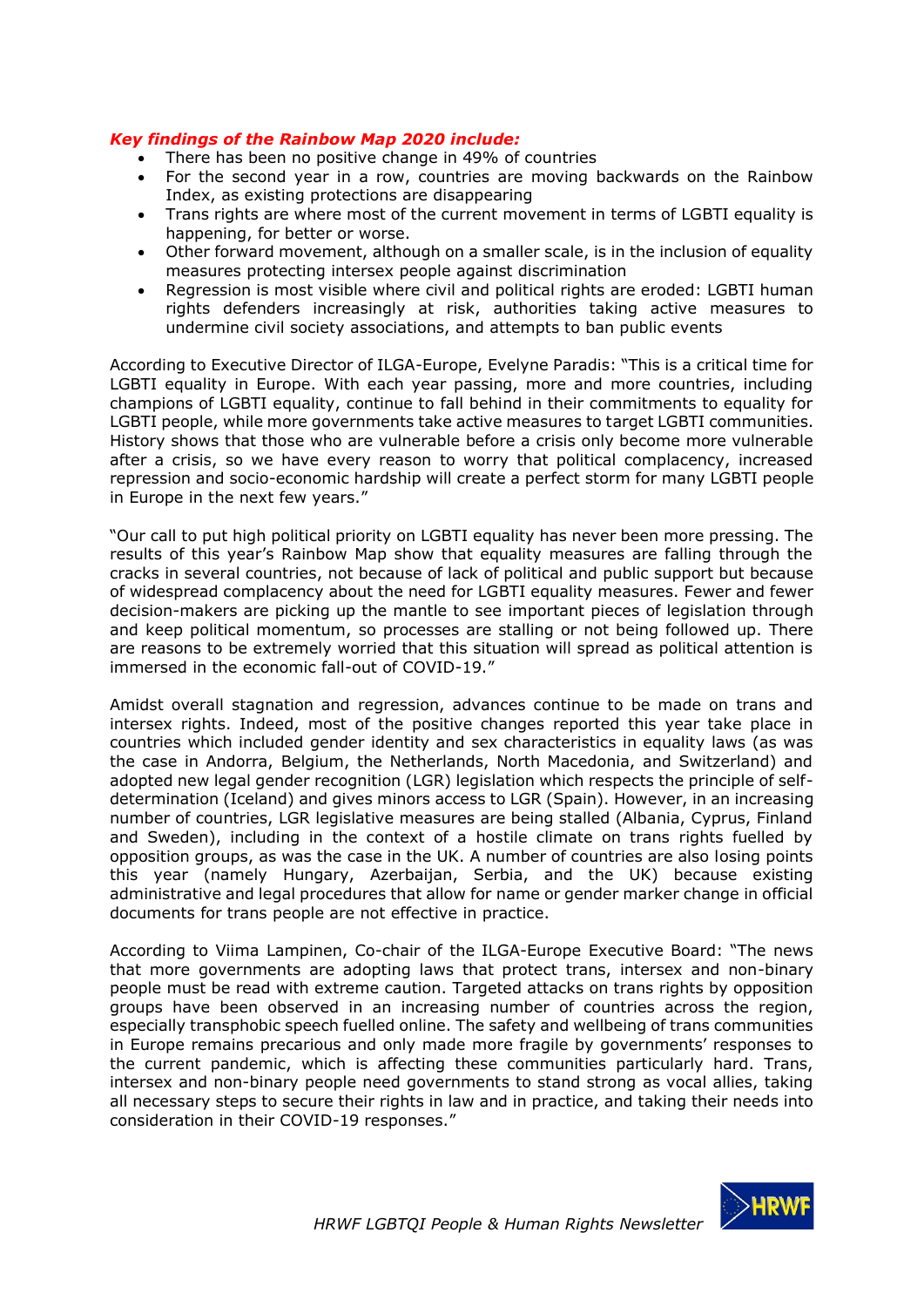The 11th ILGA-Europe Rainbow Map is published at an unprecedented time in the world, during which vulnerable minorities, including LGBTI people, are particularly affected and the inequalities in our societies have been starkly brought into focus. Along with this, a number of European governments have used the pandemic as an excuse to make aggressive moves against LGBTI and other human rights. This is happening at a time when countries like Poland (dropping to the bottom of the EU ranking) and Turkey are going backwards on the Rainbow Index for having failed to uphold such fundamental freedoms as freedom of assembly, freedom of association and protection of human rights defenders.

Says Darienne Flemington, Co-chair of the ILGA-Europe Executive Board: "Countries like Hungary, Poland, Turkey have been in the spotlight because of their policies targeting LGBTI communities prior to the pandemic. The proposed ban of legal gender recognition in Hungary, proposed laws to ban abortion and sex education in Poland, scapegoating of LGBTI people as the source of the coronavirus by Turkey's political leaders – these are all alarming signals of how governments with strong authoritarian tendencies are emboldened by the crisis to further limit the rights of vulnerable groups and minorities. If there was ever a time for European governments and institutions to stand firm on the rule of law and human rights, it is now."

Evelyne Paradis concludes: "Amidst the public health emergency and economic turmoil we are facing, there is a crisis of structural inequality unfolding as well, one that makes the many vulnerable people in our societies even more at risk. In the current climate, it is only more evident that laws and policies are often the last lines of defence for LGBTI communities as other marginalised groups. That's why it's never been more important that governments enshrine the protection of LGBTI people into law and take concrete measures to make sure that they can live as who they are in societies that are just, equal and fair."

### *Executive summary*

Rainbow Europe – ILGA-Europe's annual benchmarking tool – is comprised of the Rainbow Map and Index and national recommendations. ILGA-Europe have produced the Rainbow Map and Index since 2009, using it to illustrate the legal and policy situation of LGBTI people in Europe.

The Rainbow Map and Index ranks 49 European countries on their respective legal and policy practices for LGBTI people, from 0-100%.

In order to create our country ranking, ILGA-Europe examine the laws and policies in 49 countries using a set of 69 criteria – divided between six thematic categories: equality and non-discrimination; family; hate crime and hate speech; legal gender recognition and bodily integrity; civil society space; and asylum. More information on the list of criteria and their weight on the total score can be found at www.rainbow-europe.org/about

Rainbow Europe 2020 individual criteria and the percentage 'weight' assigned to them remain exactly the same as the 2019 version, meaning that it is easier than ever before to compare a country's momentum or regression on LGBTI equality laws.

Policymakers, researchers and journalists are able to go 'behind' the points and see the original information sources that we base our Map and Index ranking on. This additional layer of information is available through our updated Rainbow Europe web module, www.rainbow-europe.org.

The Rainbow Map and Index presents a picture of what the policy landscape is like right now, while our country-specific recommendations attempt to answer the question "what's next?" These recommendations for national policymakers are intended to encourage policymakers to address the most pressing legal and policy priorities within the framework

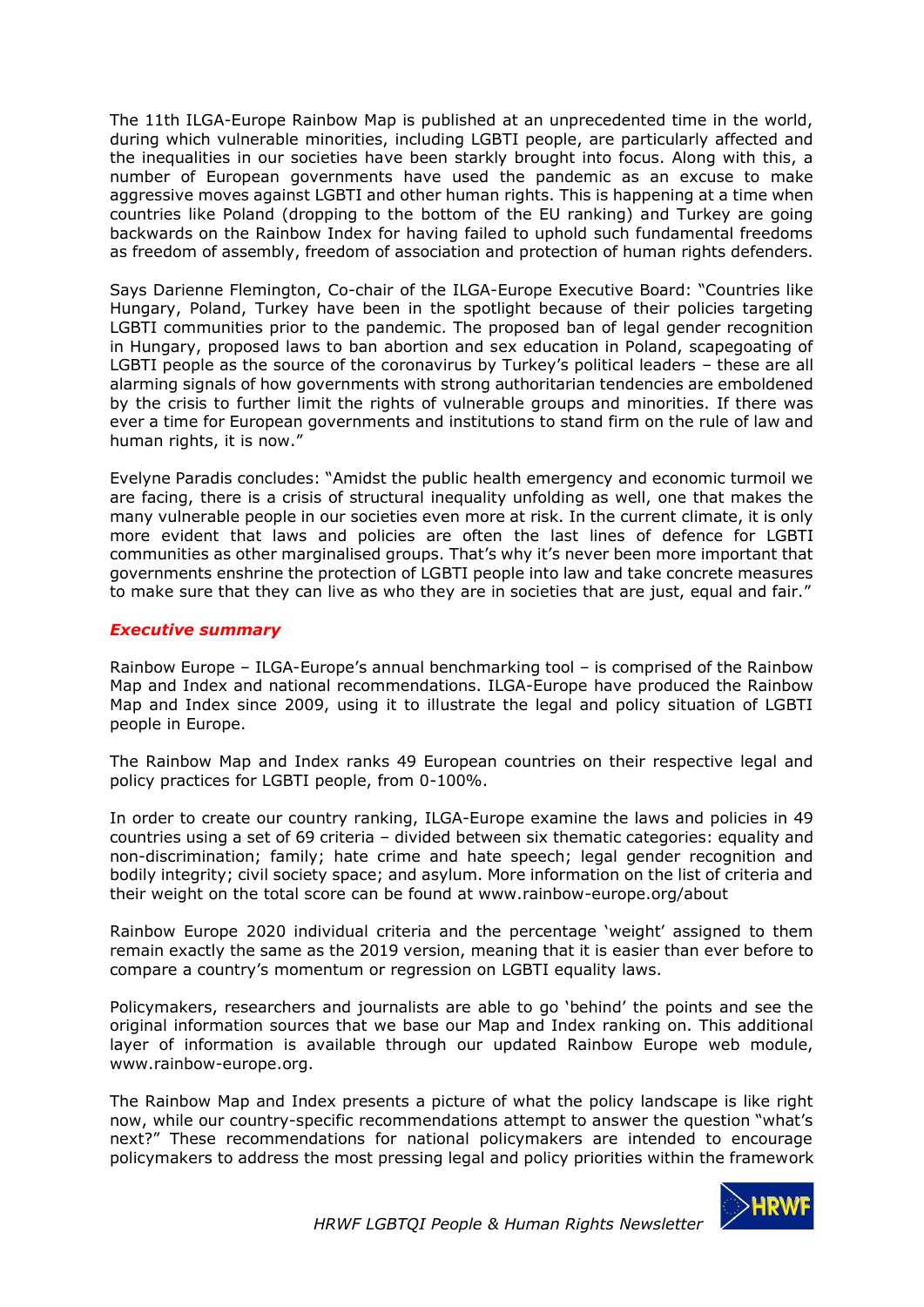of our Rainbow Map and Index. The recommendations were gathered following an online consultation with a wide range of LGBTI organisations in the various countries. As a result, the recommendations are tailored to the needs of activists working on the ground.

## <span id="page-4-0"></span>**Over 100 European NGOs endorse a statement calling for emergency support to sex workers amid the COVID-19 crisis**

#### *Sex workers are at a disadvantage during the pandemic as the nature of their work has prevented many from receiving government aid.*

By Rebecca Kelly

Gay Community News (28.04.2020) - <https://bit.ly/3dddWAB> - The International Committee on the Rights of Sex Workers in Europe (ICRSE) is a sex worker led network which represents 104 organisations led by or working with sex workers in 33 countries in Europe and Central Asia.

As well as this, the ICRSE includes 150 individuals from many different careers such as sex workers, academics, trade unionists, human rights advocates, and women's rights and LGBT+ rights activists.

The ICRSE who fight for the rights and support of sex workers are now pushing for European governments to include sex workers in COVID-19 financial and social aid that other citizens are receiving.

Due to the criminalised and stigmatised nature of their work, many sex workers work informally and many have been excluded from government aid amid the global pandemic.

In attempts to alleviate some of the strain on sex workers during the COVID-19 outbreak, sex worker organisations have been very proactive in providing support for their community by distributing food parcels, providing money to cover accommodation and other basic necessities, while continuing to offer emotional and administrative support to each other and formulating their common demands to policymakers across borders.

Co-convenor of ICRSE and Secretary of the Spanish sex workers' union OTRAS, Sabrina Sanchezm explained how vulnerable sex workers are during the coronavirus as they are not being given adequate support by their governments.

"Like every member of society, sex workers want to contribute to ending this pandemic. However, unable to work and without economic support from the state, how are we meant to survive? The situation is critical. The EU and Member States must include sex workers in the emergency measures and long term recovery plans. Ignoring us and our demands must end now," she explained.

While Kate McGrew, also co-convenor of ICRSE and Director of Sex Workers Alliance Ireland noted that the sex worker community in Ireland: "has been facing an increased level of surveillance, exploitation and violence since the introduction of the abolitionist Swedish model, the criminalisation of clients in 2017."

She continued to say that the current crisis is only highlighting the risk associated with the criminalisation of sex and "without state protection and labour rights, the most precarious sex workers face the hard choice between abiding the confinement rules by not working and selling sex to feed themselves and their families".

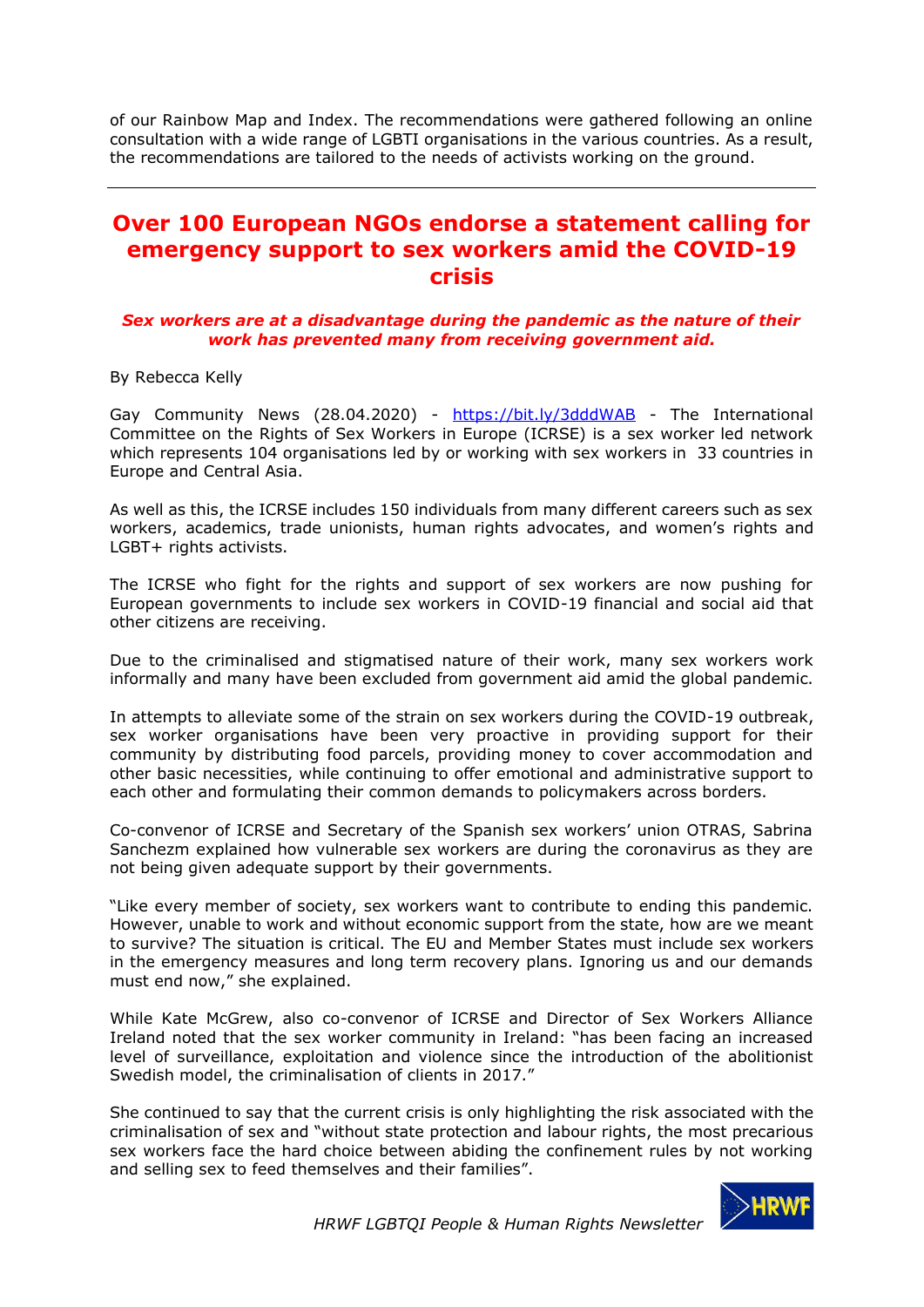The ICRSE warns that the economic impact of the COVID-19 pandemic will increase the number of women and LGBT+ people selling sexual services to compensate for income loss and reimburse debts accrued during the crisis, as a similar spike was observed after the 2008 recession.

The organisation is calling on European institutions and states to implement evidence and rights-based policies, as the outcome of government bodies continually ignoring the needs of their most marginalized and vulnerable citizens could be detrimental to public health.

# <span id="page-5-0"></span>**Annual review of the situation of LGBTI people paints a picture at odds with widespread notion that in Europe the work is done**

#### *Amid rising hate speech and crime, vulnerable people across Europe find themselves disconnected from the popular story of the region's success in securing LGBTI rights, major human rights review finds.*

ILGA-Europe  $(03.02.2020)$  - <https://bit.ly/2v5g7FJ> - Launched on the 4 February 2020, the 10th edition of ILGA-[Europe's Annual Review](https://www.ilga-europe.org/sites/default/files/2020/full_annual_review.pdf) details the human rights situation of lesbian, gay, bisexual, trans and intersex (LGBTI) people across the 49 European countries, and the five countries of Central Asia. Created with LGBTI activists and experts on the ground, the Review also identifies trends, both current and on the rise.

This year's review, which charts developments during the 12 months of 2019, paints a complex picture that diverges from the widespread narrative that all is well for LGBTI people in large parts of Europe. Central to this is a sharp rise in anti-LGBTI hate speech carried out by public figures across Europe - in countries ranging from Bulgaria, Poland and Turkey, to Cyprus, Finland, Greece, Portugal and Spain – and the very real consequences of this for LGBTI individuals and groups. In many countries across the European and Central Asian regions, and not only those with a documented growth in official bias-motivated speech, there has also been an equally sharp increase in online hate-speech and physical attacks on LGBTI people, many of the latter premeditated and brutal.

The review identifies that this is a pan-European phenomenon, from the UK where the populist narrative surrounding Brexit can be linked to an increase in anti-LGBTI hate crimes and incidents, to the banning of events in many towns and cities on the continent, the prosecution of participants in Pride marches in Turkey, and a growing presence of anti-LGBTI and neo-Nazi protesters in public spaces during LGBTI events across the region.

Alongside the rise in hatred, there is increased movement of people from within the region to countries perceived as less harsh. More LGBTI people left countries such as Albania, Bosnia and Herzegovina, Tajikistan, and Turkmenistan for neighbouring countries where the situation might be perceived as relatively safer. There is also an anecdotal rise in people saying they want to leave countries like Poland for other EU countries.

Reported obstacles in access to healthcare, bullying in schools and the workplace, and LGBTI people being denied services, often with a lack of governmental intervention, all play a part in the overall picture of a Europe where lived experiences for a large part do not match up with the surface message that LGBTI rights and equality have been fully secured.

*According to Evelyne Paradis, Executive Director of ILGA-Europe:*